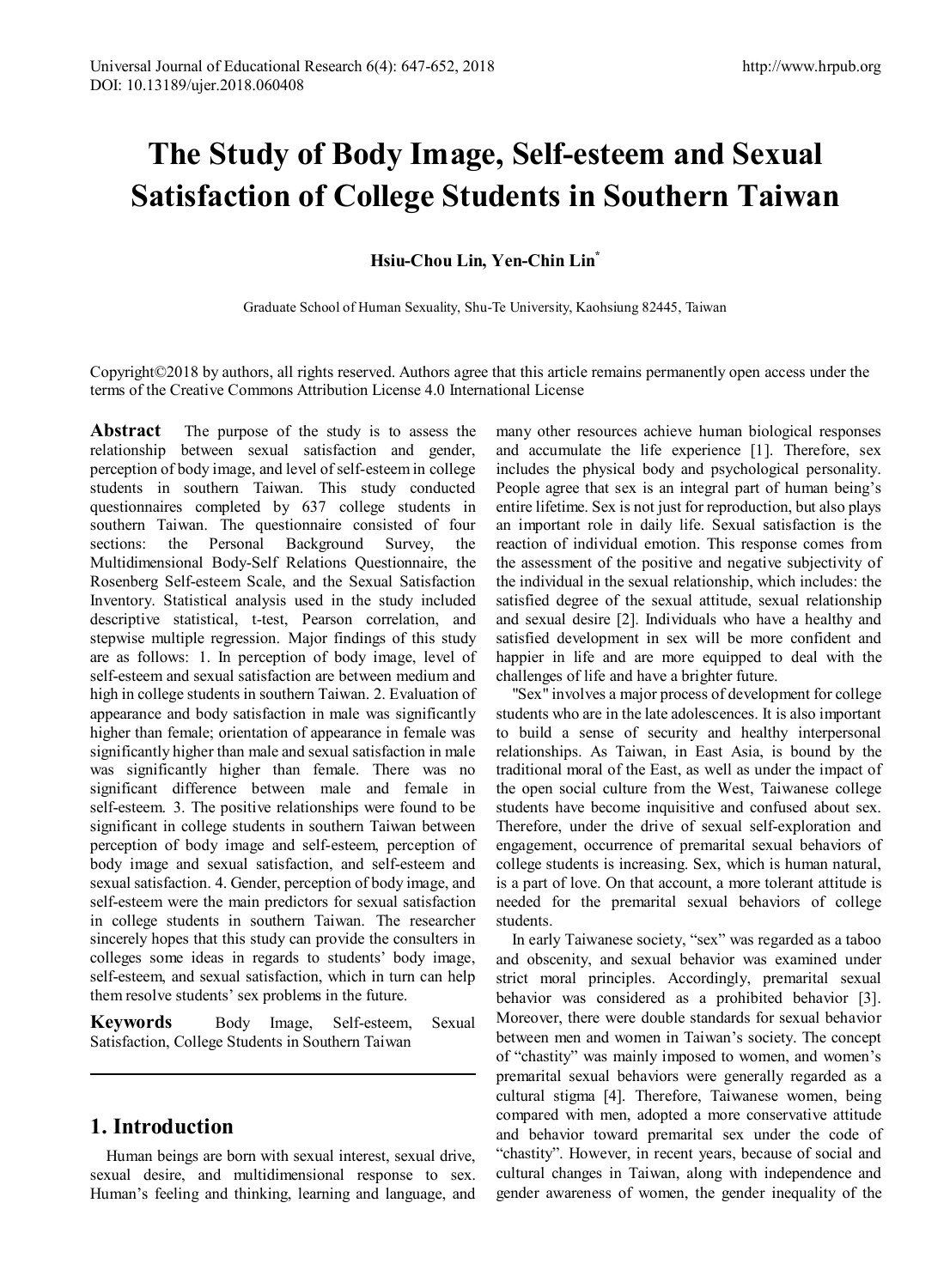traditional concept of "chastity" has gradually been challenged [5]. As a result, to cope with a phenomenon of increasing Taiwanese younger sexual behavior which is derived from the changing attitude about sex, it is vital to call a special attention to sexual education of young Taiwanese.

According to Erikson's stages of psychosocial development, the main task in adolescence is self-identity. If adolescents' psychological, emotional, and social identities develop smoothly, they may be able to identify their roles better culturally and sexually. But if the self-identity does not develop smoothly, they will experience the role of confusion, low self-control and low sense of security. Through the process of self-identification, quite a few adolescents tend to focus on their appearance, in the goal of building a better self-image and to impress others. Body image is the part of self-concept and the sum of individuals' attitudes and experiences [6]. It is an accommodation and dynamic process that is continuously interacting with society [7]. Therefore, body image is also one of the multidimensional factors in sex. According to the Social Comparison Theory, the individual's satisfaction of body image is the result of comparison with others. Individuals tend to have a natural drive to force themselves to compare with either society's standards or social celebrities [8]. Hence one naturally falls into the process of "comparing upwards". As a result, the individual's emotional pressure is increased and self-esteem is reduced. When the body image is low, it will lead to a lower sexual self-esteem (personal perception of their sex) psychologically and emotionally. Being shy about the body will lead to lower sexual satisfaction of the sexual experience in intimate relationships [9]. Moreover, dissatisfaction with appearance and excessive psychological anxiety on body appearance will lead him/her to sexual relationships that make him/ her feel shy and try to avoid physical exposure. That will also reduce sexual desire, sexual enjoyment and sexual performance [10]. Either distortion or depression on the body image and the low self-esteem can lead to the inability to enjoy healthy and satisfying relationships [1].

Counseling centers in the university campus often help students to explain and deal with physiological and psychological doubts. These counseling centers also allow students to seek counseling for interpersonal relationships, some examples are: how to get along with the opposite sex, how to maintain and deal with conflict in an intimate relationship, and even the interpersonal relationship about sex. The issue of sex on campus nowadays is more widespread than ever. More and more college students are seeking counseling about sex. It is thus essential to examine how college students' perception of body image to influence their level of self-esteem and intimate behaviors.

The purpose of the study is to assess the relationship between sexual satisfaction and gender, perception of body image, and level of self-esteem in college students in southern Taiwan. The major purposes of this study are as follows:

Realize the level of perception of body image, self-esteem, and sexual satisfaction of the college students in southern Taiwan.

Examine the difference in the level of perception of body image, self-esteem, and sexual satisfaction between male and female college students.

Analyze the relationship among the level of perception of body image, self-esteem, and sexual satisfaction.

Predict the level of sexual satisfaction based on gender, perception of body image, and self-esteem of the college students in southern Taiwan.

## **2. Methods**

The purpose of the study is to understand the relationship between sexual satisfaction and gender, perception of body image, and level of self-esteem in college students in southern Taiwan. The framework of this study is described in Figure 1.



**Figure 1**. The framework of the study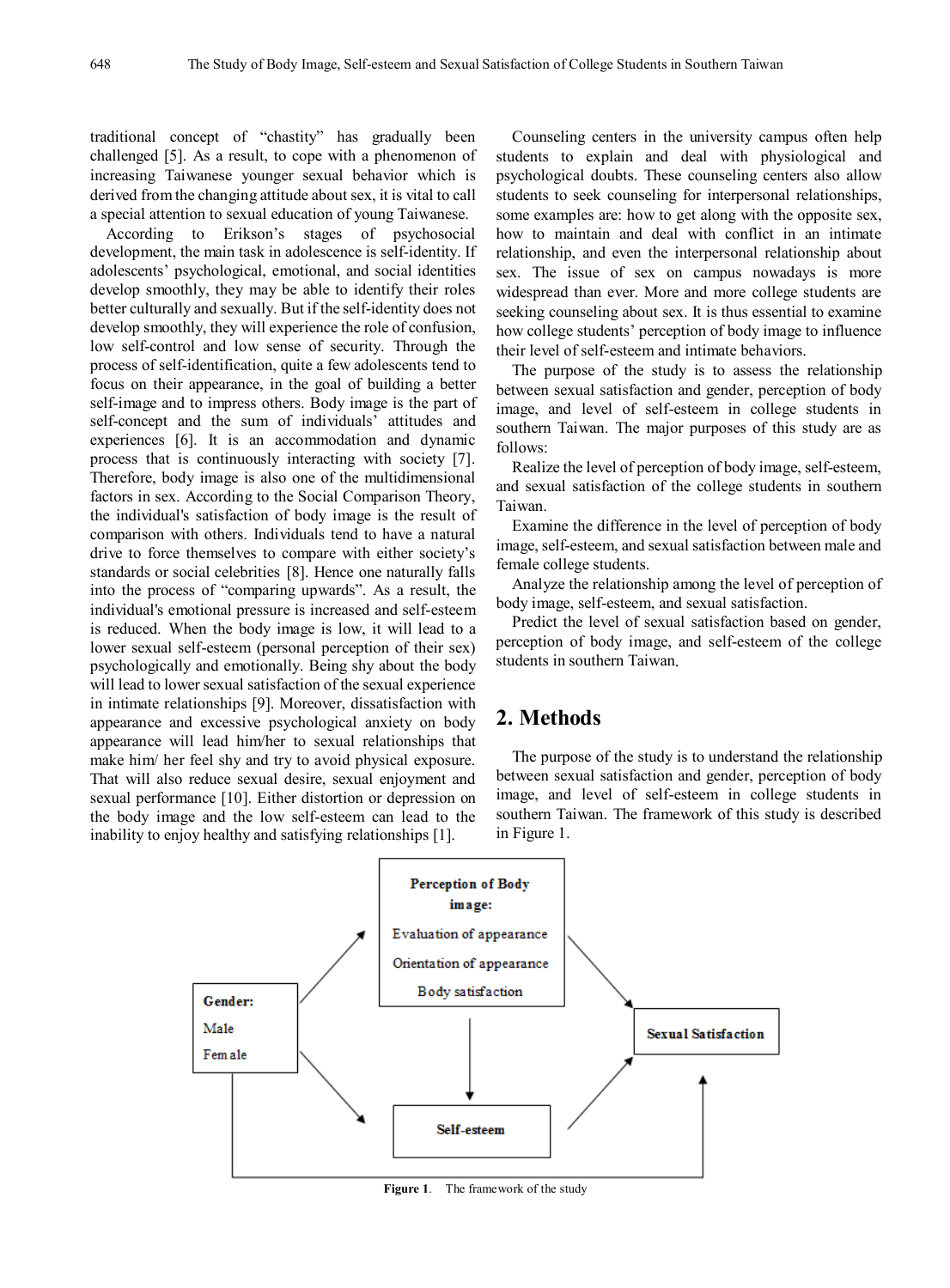This study conducted questionnaires completed by 637 college students in southern Taiwan. The questionnaire consisted of four sections: the Personal Background Survey, the Multidimensional Body-Self Relations Questionnaire, the Rosenberg Self-Esteem Scale (SES), and the Sexual Satisfaction Inventory. Statistical analysis used in the study included descriptive statistical, t-test, Pearson correlation, and stepwise multiple regression.

This study used the cross-sectional survey with descriptive and inferential statistics method. The population of the study is the college students in the southern Taiwan area including Kaohsiung city, Tainan city and Pingtung city. Because of the high autonomy of college students and high privacy issue about sexual satisfaction, this study took the purposive sampling method. The time of this study began from April 1 to April 20. 702 students who completed questionnaire serve as the sample for this study. The effective questionnaires were 637; the efficiency of the questionnaire is 91%.

The structured questionnaire consisted of four sections: the Personal Background Survey, the Multidimensional Body-Self Relations Questionnaire, the Rosenberg Self-Esteem Scale, and the Sexual Satisfaction Inventory. All of them used Likert's six-point scale for scoring. Among the questionnaires:

Body-Self Relations Questionnaire referenced by Yen-Yen Yu [11] was translated from Cash's multidimensional body and self-relationship scale, total of 27 items;

The Rosenberg Self-Esteem Scale (SES), total of 10 items;

Sexual Satisfaction Inventory (SSI) [1] developed by Whitley in 1975 and modified by the researcher to be the Satisfaction Scale for Taiwan college students, total of 18 items.

The validity and the reliability of the questionnaire included face validity and content validity. The Cronbach's α coefficient was used to verify the consistency of the Multidimensional Body-Self Relations Questionnaire, the Rosenberg Self-Esteem Scale, and the Sexual Satisfaction Inventory. For the first 40 college students who did the pre-test, the Cronbach's α was between 0.7 and 0.9 (Table1)

which was in the range of acceptable consistency within the questionnaire [12].

| <b>Table 1.</b> The Cronbach's $\alpha$ of questionnaire |                     |                     |  |  |  |
|----------------------------------------------------------|---------------------|---------------------|--|--|--|
| The Name of                                              | Cronbach's $\alpha$ | Cronbach's $\alpha$ |  |  |  |
| Ouestionnaire                                            | $(pre-test=39)$     | $(test=637)$        |  |  |  |
| Body-Self Relations                                      | .88                 | .85                 |  |  |  |
| Ouestionnaire                                            |                     |                     |  |  |  |
| Rosenberg Self-Esteem                                    | .85                 | .81                 |  |  |  |
| Scale                                                    |                     |                     |  |  |  |
| Sexual Satisfaction                                      | .94                 | .93                 |  |  |  |
| Inventory                                                |                     |                     |  |  |  |

## **3. Conclusions**

There were 637 college students, including 261 male students (41.0%) and 376 female students (59.0%). Major findings of this study are as follows:

#### **3.1. The Level of Perception of Body Image, Self-esteem, and Sexual Satisfaction**

3.1.1. The level of perception of body image: the average of the perception of body image is 3.95, which is higher than the median (3.5). It is between medium and high in college students in southern Taiwan. Evaluation of the appearance and body satisfaction in male is significantly higher than in female; orientation of appearance in female was significantly higher than in male (Table 2).

3.1.2. The level of self-esteem: the average of the self-esteem is 4.13, which is higher than the median (3.5). It is between the medium and high range of college students in southern Taiwan. And there was no significant difference between male and female (Table 2).

3.1.3. The level of sexual satisfaction: the average of the sexual satisfaction is 4.47, which is higher than the median (3.5). It is between the medium and high range in college students in southern Taiwan. The results also imply that sexual satisfaction in male is significantly higher than in female (Table 2).

|                            | Total |           |      | $Male(n=261)$ |      | $Female(n=376)$ |            |
|----------------------------|-------|-----------|------|---------------|------|-----------------|------------|
|                            | М     | <b>SD</b> | М    | <b>SD</b>     | M    | <b>SD</b>       | t          |
| Perception of body image   | 3.95  | .56       | 3.99 | .61           | 3.92 | .52             | 1.49       |
| Evaluation of appearance   | 3.62  | .78       | 3.72 | .83           | 3.55 | .75             | $2.671$ ** |
| Orientation of appearance  | 4.53  | .71       | 4.36 | .74           | 4.64 | .67             | $-513***$  |
| Body satisfaction          | 3.70  | .80       | 3.89 | .85           | 3.57 | .73             | $5.11***$  |
| Self-esteem                | 4.13  | .65       | 4.10 | .71           | 4.14 | .60             | $-.70$     |
| <b>Sexual satisfaction</b> | 4.47  | .86       | 4.72 | .82           | 4.28 | .84             | $6.64***$  |

**Table 2**. The level of perception of body image, self-esteem and sexual satisfaction  $(N = 637)$ 

 $**_p < .01; **_p < .001$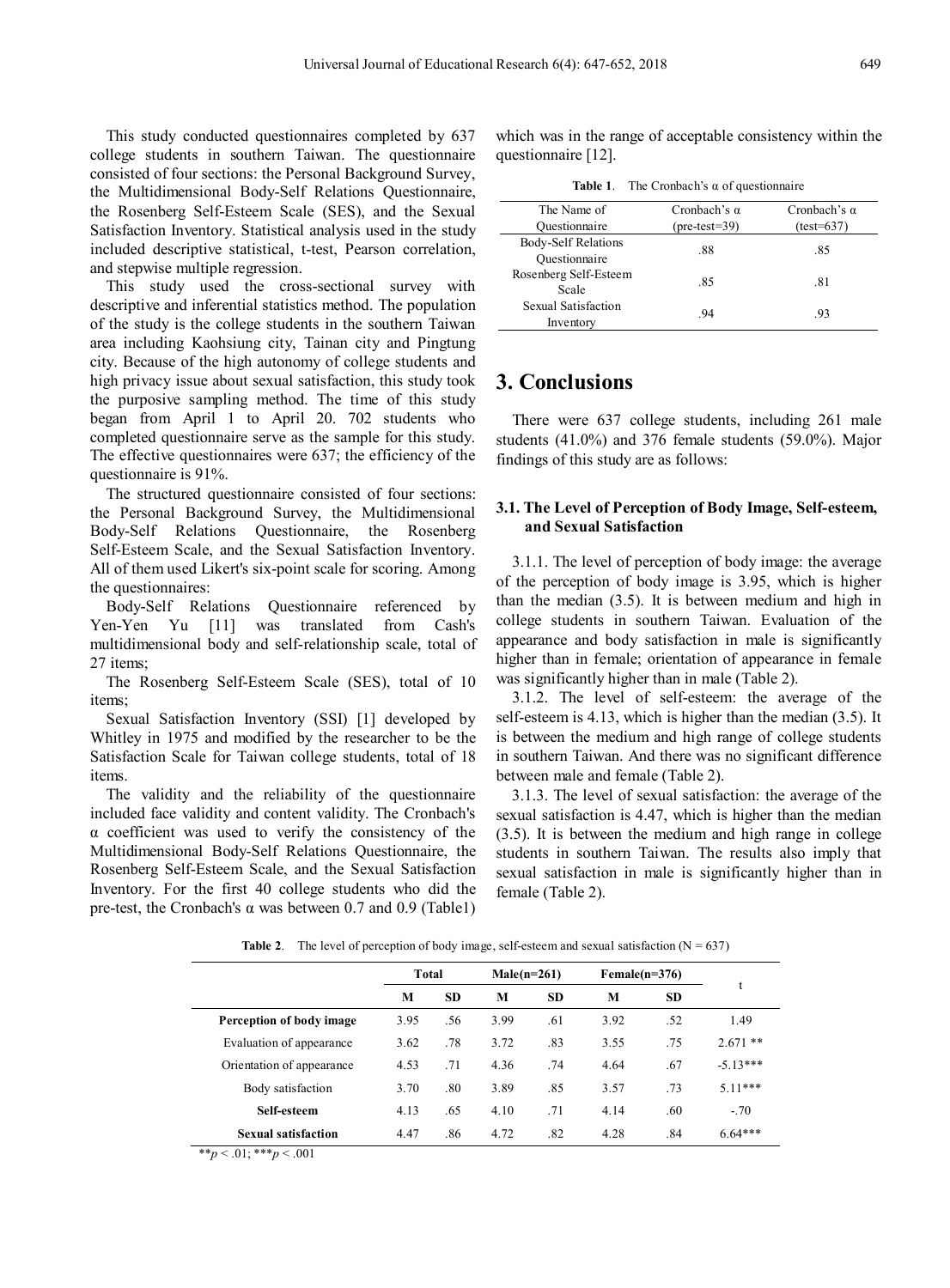| Independent variable     | Perception of body image | Self-esteem | Sexual satisfaction |
|--------------------------|--------------------------|-------------|---------------------|
| Perception of body image |                          |             |                     |
| Self-esteem              | $.537$ **                |             |                     |
| Sexual satisfaction      | $.378$ **                | $.367$ **   |                     |

**Table 3**. The relationship among the level of perception of body image, self-esteem, and sexual satisfaction (N=637)

 $**p < .01$ ; \*\*\**p* < .001

#### **3.2. The Correlation among the Level of Perception of Body Image, Self-esteem, and Sexual Satisfaction**

3.2.1. The significantly high and positive relationships were found in college students in southern Taiwan between perception of body image and self-esteem ( $r = .537$ ,  $p < .01$ ). It showed that the more positive perception of body image, the higher the self-esteem (Table 3).

3.2.2. The significantly medium and positive relationships were found in college students in southern Taiwan between perception of body image and sexual satisfaction ( $r = .378$ ,  $p < .01$ ). It showed that the more positive perception of body image, the higher the sexual satisfaction (Table 3).

3.2.3. The significantly medium and positive relationships were found in college students in southern Taiwan between self-esteem and sexual satisfaction (r=.367,  $p < .01$ ). It showed that the more positive self-esteem, the higher the sexual satisfaction (Table 3).

#### **3.3. Gender, Perception of Body Image, and Self-esteem were the Main Predictors for Sexual Satisfaction**

The best prediction is the perception of body image, 14.3%, followed by gender, 5.4%, and self-esteem, 4.4%. The equation of stepwise multiple regressions for the results is:

Sexual satisfaction =  $1.963 - 434 \times \text{Gender} + .351 \times$ Perception of body image +.333 ×Self-esteem.

#### **3.4. Suggestions from the Study**

3.4.1. Purge the Culture of the Media Today and Enhance the Autonomy of the Body Image

It is found that an individual's satisfaction of body image is influenced by social culture. Appearance is like a social stimulus, easily lead others to set expectations and make assumption on it. Expectations and assumption reflect on the "ideal figure" that the society and culture created. The mass media plays a vital role in advocating the image of "an ideal figure"—thin with curve, no flaws and a unified body image in society. The more Individuals are exposed to media messages, the easier they shape their own body image to their favorite media role [13], which in turn leads adolescents' unrealistic attitudes and displeasure toward their body image. Student's time in college is the later stage

of adolescence, which is a very important stage in pursuit of self-identification. During this stage of rapid physical and psychological development, their ability to self-develop, to self-establish, and to self-identify is very important. Acceptance of body image constitutes the root of adolescent adaptation and plays an important factor in psychological anxiety.

The researcher suggests college students are encouraged to accept their body image and not to be manipulated by the mass media, which tends to materialize female in our society. Moreover, college students should learn to appreciate the multivariate beauty, affirm and praise their own body-looking and appearance. In addition, it is vital to rebuild an index for a realistic and healthy figure. Proper adjustment of the subjective feelings and beliefs about the body image will increase the satisfaction of body image and lead to a healthy and positive perception of body image [14]. As teachers, discuss with college students about the "ideal body" that the mass media tries to deliver to our society as a common fashion and provide clarification of value. That will help students have a reasonable and practical expectation toward their body image. Moreover, it is believed that the higher satisfaction of body image, the higher satisfaction of their intimate relationships, with regard to the degree of satisfaction with self-identity and self-confidence [15].

3.4.2. Advocate Facing Nudity, Educate to Respect Human Body

The results of this study show that the satisfaction and acceptance of one's self naked is not high, which means in the oriental culture, sex is given multiple and profound meanings. It is both beautiful and evil, and both can be praised and can be tabooed.

College students should learn to appreciate the beauty of nudity and to think positively about sex. Traditionally, sex is always regarded as obscenity and become a taboo in the oriental society. However, it is important that college students have to identify and decline inappropriate messages and attitudes that promote incorrect, shame, or fear about the images of nudity and sex. College students should be taught to respect the nudity and enjoy the excitement from seeing naked body and touching during sex, which in turn will improve their sexual satisfaction. By inspiring the students' aesthetic instincts, we can help them respect themselves and others' bodies. This represents a social progress and openness, and students have multiple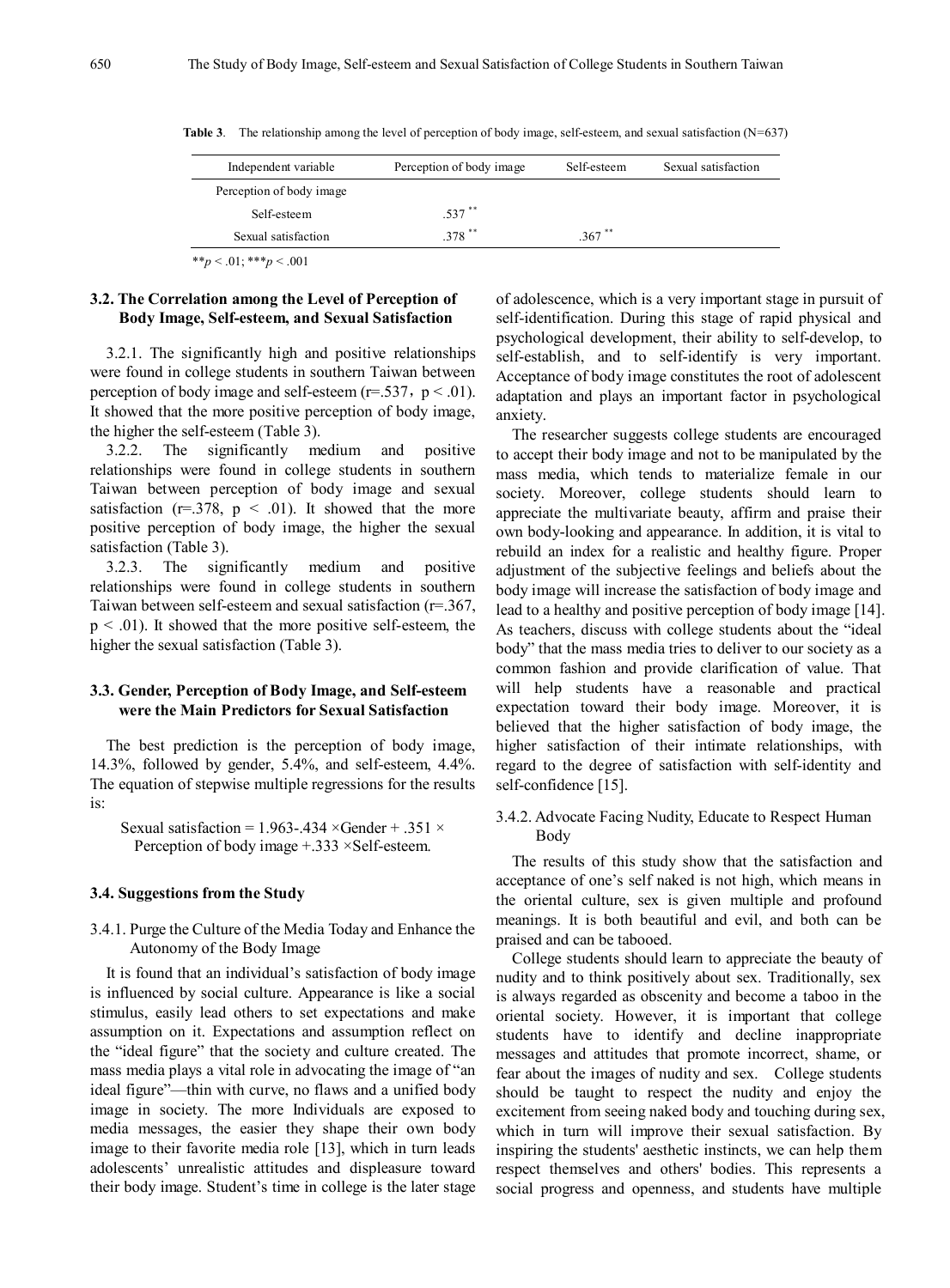value orientation of the diversity in the freedom of life.

#### 3.4.3. Advocate Sexual Education to Enhance Sexual Satisfaction

Sex in human society evolves from a simple concept to the practice of interpersonal relationships. In general, sex is the pleasure of physical contact, but also the way of love craving, but also involves the relationship between marriage and reproduction. Sex also involves identity of gender roles, power of relationship, physical aesthetics, as well as physical function. Therefore, sex is the most basic and complex problems of life [16].

In fact, adolescents are in the process of seeking for self-identity and intimate relationship. College students in their later period of adolescents are naturally attracted to sexual behaviors to some degree. Advocates of the more inclusive approaches argue that some students will have sex no matter what they are told, and they need to learn how to protect themselves. Sexual education programs teach college students to identify correct and incorrect information about sex, to have the ability discussing ethical and social issues about sex, and to understand that safe sex and pleasurable sex are compatible. Sexual education programs might be more well-proceeded by the way of re-conceptualizing safe sex in pleasurable terms. This is because if we can make safe sex more desirable to students, they may be more inclined to practice it [17]. For this end, the counselor and teacher may teach students to pursue pleasurable safer sex by using techniques such as condom, educate students by how to have better sex, and assist students by how to improve their dialogue about sex [18]. Therefore, it is necessary to realize college students' attitudes toward sex and offer them information about sex and related legal issues. College students are provided with a wide range of information and the focus is developing decision-making skills when it comes to sexual activity [17]. Moreover, the idea that responsibility goes along with joy should be implanted so both parties may take precautions before having sex.

Nowadays, more and more college students visit counseling centers in campus with the counselor to inquire about sexual information and to discuss the unsatisfying sexual relationships that has caused one of their interpersonal problems. Thus, to best address the sexual health needs of college students, school-based sexual education must go beyond talking only about abstinence and the dangers of sexual activity [17]. While the knowledge of safe sex is emphasized, it is also vital to understand that sexual desire and sexual pleasure are both indispensable elements of sex. The students, teachers or counselors not only need open-minded and realistic attitudes towards sex but also require capabilities to talk sexual issues in a multivariate and comfortable way. Therefore, the teachers need to have good knowledge of human sexuality to help with these problems. The researcher sincerely hopes that this study can provide the

counselors and teachers in colleges to have some concepts regarding to students' body image, self-esteem, and sexual satisfaction, which in turn can help them to resolve students' sexual problems in the future.

## **Acknowledgements**

First of all, thanks to my family, in my study and writing process continued to encourage and support me. Moreover, thanks to Dr. Yen-Chin Lin, the director of Graduate School of Human Sexuality of Shu-Te University provided me more guidance during the study. Thanks to 702 college students who are willing to participate the study, so that this study can proceed smoothly. Thank you very much for every person who guides, helps, encourages and supports me during my study and writing.

## **REFERENCES**

- [1] R. Walker-Hill. An Analysis of the Relationship of Human Sexuality Knowledge, Self-esteem, and Body Image to Sexual Satisfaction in College and University Students (Unpublished Doctoral Dissertation), The University of Tennessee, USA, 1998.
- [2] K. Lawrane, E. S. Byerrs. Sexual satisfaction in heterosexual long-term relationship: The interpersonal exchange model of sexual satisfaction, Personal Relationships, Vol.2, No.2, 267-285, 1995.
- [3] H. W. Yen. Sex, Sexual Relationships and Sexual Education, Psychological Publishing, Taiwan, 2004.
- [4] C. G. Lee. The evolvement of the history of "Chastity" and its modern enlightenment, Journal of Confucius-Mencius Society of the Republic of China, Vol.75, 187-202, 1998.
- [5] H. W. Yen, C. H. Liu, C. C. Cheng. Trends of dating and sex behavior among fifth grade students of Junior colleges in Taipei city from 1979 to 2007, Taiwan Guidance and Counseling Association, Vol.25, 251-274, 2009.
- [6] M. E. Drench. Changes in body image secondary to disease and injury, Rehabilitation Nursing, Vol.19, No.1, 31-36, 1994.
- [7] Y. Y. Hsu, C. H. Chen. Analysis of body concept, Nursing Journal, Vol.46, No.6, 103-109, 1999.
- [8] L. J. Heinberg, J. K. Thompson. The effect of figure size feedback and target comparison group on body image, International Journal of Eating Disorder, Vol.12, 441-448, 1992.
- [9] J. S. Leopold. The Direct and Indirect Effect of Body Image on Sexual Satisfaction (Unpublished Doctoral Dissertation), ST. Mary's University of San Antonio, USA, 2002.
- [10] T. F. Cash, C. L. Maikkula, Y. Yamamiya. Baring the body in the bedroom: Body image, sexual self-schemas, and sexual functioning among college women and men, Electronic